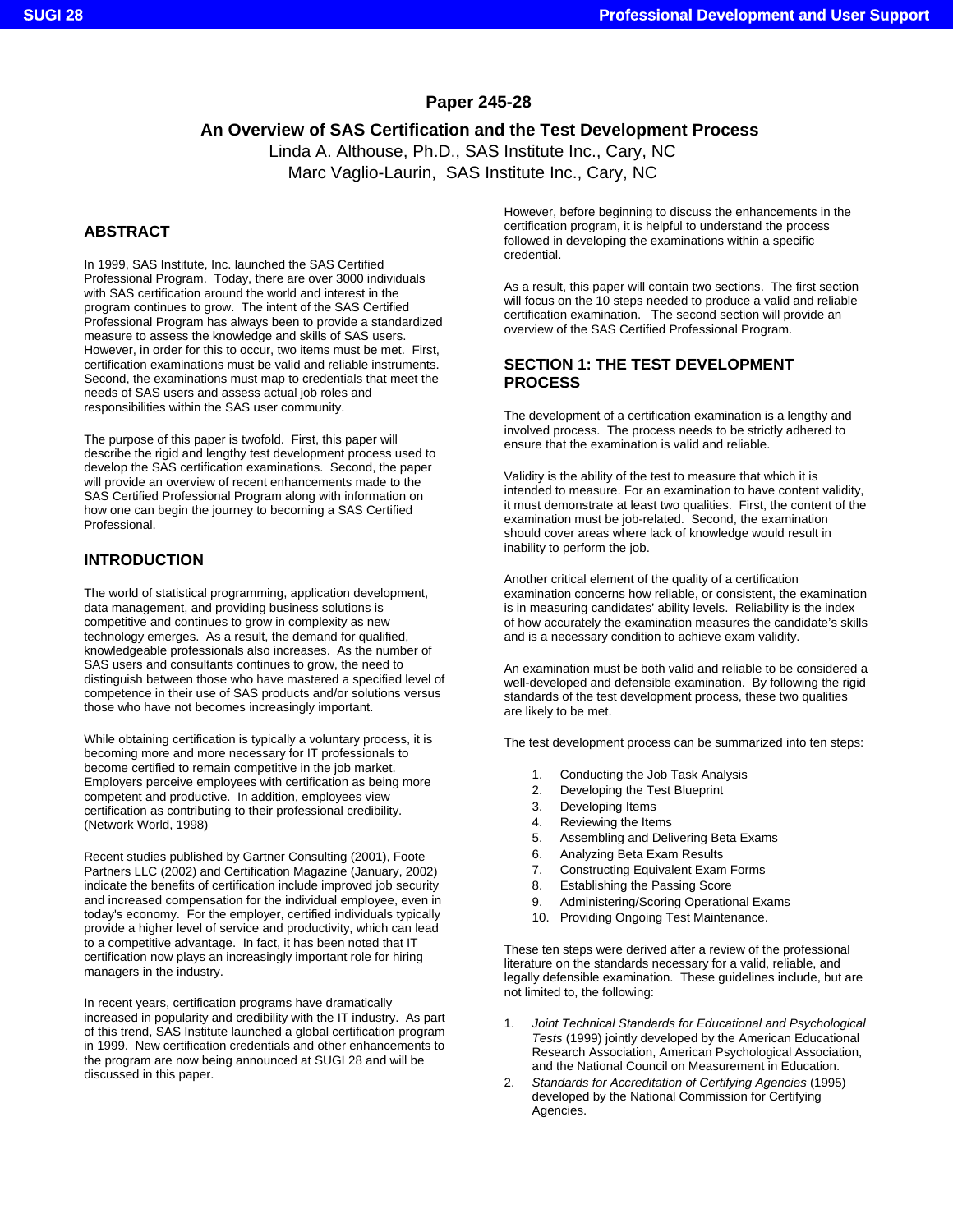- 3. *Principles of Fairness: An Examining Guide for Certification Boards* (1993) jointly developed by the Council on Licensure, Enforcement, and Regulation and the National Organization for Competency Assurance.
- 4. *Uniform Guidelines on Employee Selection Procedures*  (1978) developed by the Equal Opportunity Commission.

# **SELECTING SUBJECT MATTER EXPERTS:**

Before discussing the individual steps within the test development process, it is important to understand that the examinations are not written by the SAS Certification Program, but rather by subject matter experts (SMEs) whom the SAS Certification Program recruits for the test development steps. In fact, one common theme across the test development process is the use of SMEs. Use of SMEs increases the validity of the certification examination as data are obtained directly from individuals who are the most knowledgeable about a job, rather than from those managing and administrating the program (Flaherty and Hogan, 1998).

Careful attention is given to the selection of the SMEs, as it is important to ensure that the group of SMEs selected is representative of the population for which the exam is intended. In fact, the test development process should not only include those who are experts and highly recognized within the profession, but it should include "entry-level" professionals to ensure that the subject matter identified reflects work situations which are commonly encountered by those achieving the certification (CLEAR, 1998). In addition, it is critical to ensure that global representation is obtained since the exams are used globally. As a result, SAS has had active involvement from international SMEs throughout the test development process.

The recruiting for SMEs (both SAS employees and external participants from the Americas and International) in the test development process has included individuals from Education, MIS, Professional Services/Consultants, Sales Support/Strategy, World Wide Marketing, Research and Development, and SAS Partners. Prior to any work on the examinations, the SMEs are required to complete confidentiality/non-disclosure agreements as they are exposed to a significant number of test questions.

SAS is continually recruiting SMEs to participate in examination development activities. If you are interested in becoming a SME for a particular examination, please email us at certification@sas.com for more information.

#### **STEP 1: CONDUCTING THE JOB TASK ANALYSIS**

The content of the examination should be related to the job or role the individual is seeking to practice. The most widely used and accepted way of establishing job-relatedness is to conduct a job task analysis. This step of the test development process is the most complex and lengthy step. However, this step serves as the foundation for the examination. As with a home, a solid foundation will result in a solid structure.

The job task analysis is a systematic method of collecting data regarding the responsibilities, knowledge, and skills associated with acceptable performance within a profession. These data are then used to develop the blueprint for the examination. The job task analysis typically consists of two phases (Henderson, 1996):

- 1. Obtaining and describing the tasks necessary for competent performance of the job role
- 2. Validating the job tasks identified.

In obtaining and describing the job information, SAS invites 10-12 subject matter experts (SMEs) to a three day workshop in which the tasks needed to perform a particular job role are determined,

along with the associated knowledge and skill set necessary for competent performance. These tasks become the basis for certification test objectives.

Once the full listing of tasks is determined, it is necessary to have this listing validated with a representative sample of individuals currently performing the job for which the certification is intended. This validation effort involves surveying a random sample of job incumbents. For each of our certification examinations, the survey is available on the SAS website for a minimum of one month and is actively promoted to ensure a representative sample of the population has the opportunity to respond.

The questions on the survey are in the form of a Likert rating scale (1-4) with each item corresponding to an exam objective. Each objective is rated on its importance to the specific job role and on the frequency by which the task/objective is typically performed. This data is then used for Step 2 of the test development process: Developing the Test Blueprint.

### **STEP 2: DEVELOPING THE TEST BLUEPRINT**

The purpose of the test blueprint is to define the attributes of the examination. This blueprint is then used to ensure that the assembled examinations (test forms) are consistent from form to form in content. That is, if one candidate receives Form A of a particular exam and another receives Form B, they will be taking equivalent exams. Statistical analysis discussed later in this paper will explain how the exams are made statistically equivalent. As a minimum, the test blueprint includes:

- Purpose of the exam
- Description of the target audience
- Total number of items (questions) on the exam
- Number of items per domain/test objective
- Content outline
- Exam format and item types

The first three items in the above list are determined in Phase 1 of the job analysis. How the items are dispersed across the exam is determined using the empirical data from the job analysis survey. With these data, the objectives are prioritized and weighted. For example, objectives receiving higher importance ratings have more items allocated to them than objectives receiving lower importance ratings. Once the percentage of items has been determined, the test content outline is finalized.

While there are many different exam formats and item types, SAS uses the multiple choice format, the most commonly used format within the IT certification industry. The decision to use the multiple choice format was made after researching the advantages and disadvantages of this format vs. other exam types (Dungan, 1996; Osterlind, 1997; Haladyna, 1999). The number of exam items varies based on the examination and what can reasonably be measured in a two-hour examination period.

### **STEP 3: DEVELOPING ITEMS**

Once the test blueprint is finalized, a pool of items is developed to measure each of the objectives. Each item is linked through a classification system to the test blueprint. The number of items and the item content needed is determined from the test blueprint stage. To ensure that enough items survive the item technical review and beta test process, at least three times as many items as specified on the blueprint need to be written for each test objective.

The first step in item development is to assemble a group of SMEs to develop items. All involved SMEs must complete item writing training prior to writing items to ensure familiarity with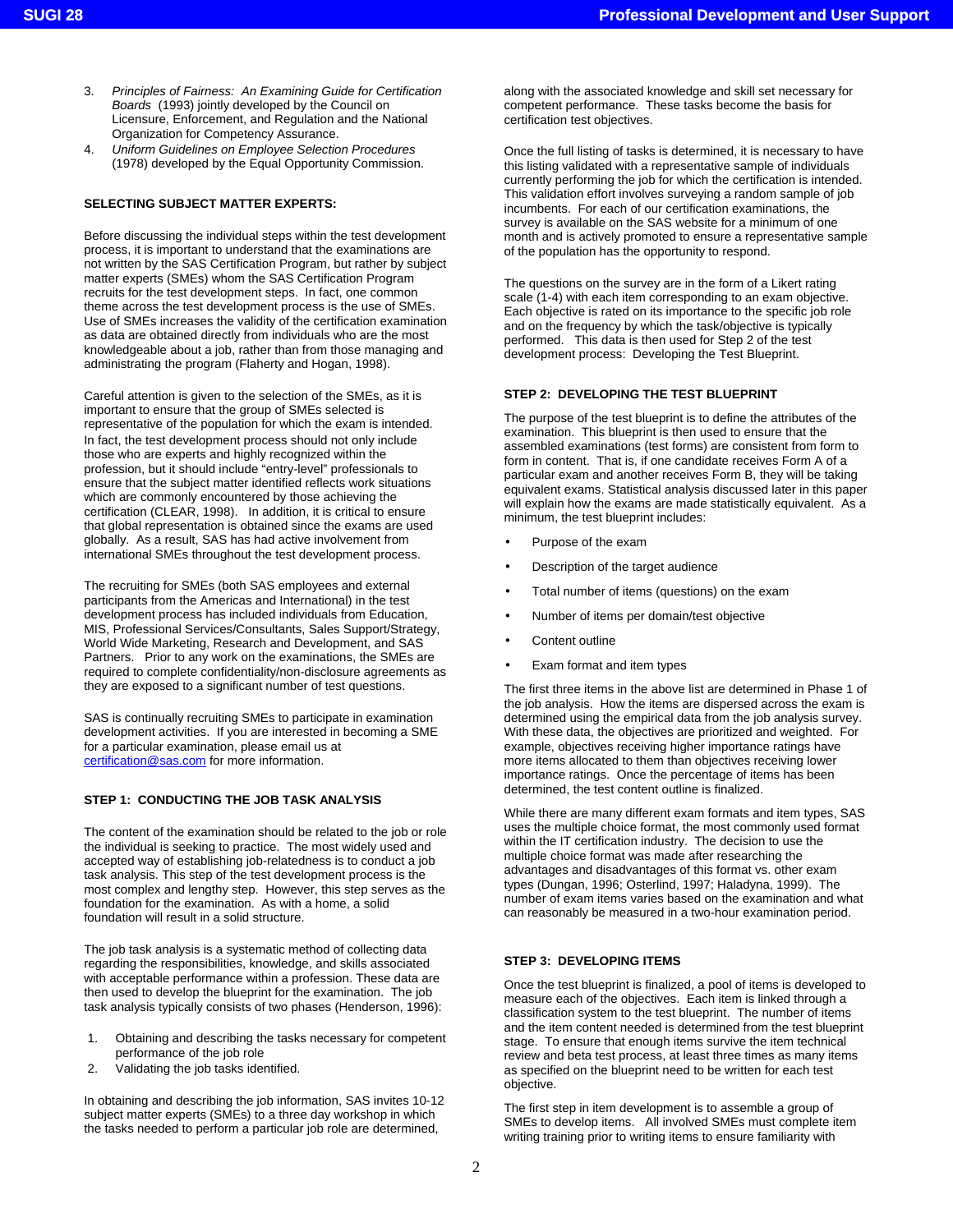psychometric processes and with the exam requirements. While there are many methods of accomplishing item writing, the most intensive training and writing method involves bringing the selected group of SMEs to an item development workshop lasting a minimum of two days (Dungan, 1996). SAS convenes a group of 10-15 item writers from around the globe to participate in a weeklong workshop in one central location, typically the SAS World Headquarters in Cary, North Carolina, although some item writing sessions have been conducted in Heidelberg, Germany at SAS International Headquarters.

During this workshop, item writers receive formal training in item writing and generate items in small groups. When developing items, writers must ensure that the items generated:

- are significant (i.e., important to measure)
- discriminate between knowledgeable and unknowledgeable candidates
- match the intended objective as described on the blueprint
- do not provide any unintended source of difficulty or answer cues for any items on the exam.

Item writers should also be aware of the cognitive level of the items they are writing. A well-known approach to classifying objectives by cognitive levels is the Bloom taxonomy (Bloom, Engelhart, Furst, Hill & Kratwohl, 1956). SAS uses a modification of Bloom's taxonomy and categorizes items based on three cognitive levels:

- 1. Basic the recall and assessment of facts and knowledge
- 2. Intermediate the understanding and application of knowledge
- 3. Advanced the ability to synthesize information to arrive at a conclusion.

Item writers are strongly encouraged to minimize the use of simple knowledge-level items and strive to develop items that measure higher levels of cognitive understanding, as these items will better distinguish between knowledgeable and unknowledgeable candidates.

*Initial Item Review:* Once the first draft of the item is written, the SMEs review the items as a group and validate each item according to what SAS calls the CIRCA rules:

C - Is the item *congruent* to the objective it is measuring?

I - Is the item *important* to know for someone certified at this level?

R - Is the item *relevant* to the job role being certified?

C - Is the item *clear* to all candidates (including non-native English speakers).

A - Is the item *accurate* (e.g., Has the code been tested? Is there only one true answer)?

# **STEP 4: REVIEWING THE ITEMS**

Once the items have passed the initial review, a psychometric/editing team at SAS reviews the items to ensure they meet standard, accepted psychometric properties and any specific SAS standards. Minor non-content edits are made to the items at this point. Once this review is completed, the item is in its "final edit" form.

These items are then reviewed by a set of SMEs during a weeklong technical review workshop. SAS currently conducts these workshops using web and video conferencing to minimize travel time for the SMEs.

During this stage, each item is thoroughly reviewed for technical accuracy, relevance, and clarity. All responses are reviewed to ensure that the incorrect choices are plausible but unquestionably incorrect. As appropriate, SAS programs are executed to validate answers and reference material is researched and documented. The correct answer is reviewed to ensure that there is only one appropriate answer. Final consensus on all technical issues and whether this item belongs in the item pool is reached. Final approval of the item as it is to appear in its beta tested format is also reached.

## **STEP 5: ASSEMBLING AND DELIVERING BETA EXAMS**

Once reviewed, edited, and approved, items are placed in the item pool - a depository of all items that are viable for inclusion on the examination. These items are then field tested during a beta testing period. Beta examinations are conducted during a limited time period. The time period is dependent upon how many candidates are anticipated to test within a given period. However, more important than the number of candidates is that the beta candidates are a representative sample of the target population for the examination.

SAS uses the data collected from the beta exams to assess how each item performs; this also provides a chance for unforeseen problems to be resolved prior to the development of the operational examination. Given the increasing popularity of SAS certification exams, the SAS Certified Professional Program typically publishes multiple exams forms for each credential to help ensure exam security. SAS uses the beta information to ensure the development of pre-equated test forms. While there are various equating techniques (Kolen, 1995), SAS has opted to use pre-equated test forms so that scores on operational forms can be provided to candidates immediately upon completing the exam.

Beta exams consist of significantly more test items than defined in the test blueprint to account for the items that do not perform well, as these items will not be used in the calculation of a candidate's exam score. By making the examinations longer, in terms of number items as well as exam duration, SAS is guaranteed enough items by which a candidate's score can be determined.

Examinees taking a beta exam cannot receive their scores immediately. Instead they must wait until all analysis of the beta exams is completed, the items which will comprise their examination form are selected, and the passing score has been determined. The benefit for the candidate is that they have the opportunity to achieve certification earlier than if they wait for the production exam. In addition, beta examinations are typically offered at a reduced cost. Some candidates enjoy the beta exam as it provides them a unique opportunity to provide feedback on which items ultimately make the production/operational form.

The beta examinations are administered using the same method as the operational examination. That is, the administration procedures, directions, security, and amount of time per item match the operational examination.

## **STEP 6: ANALYZING BETA EXAM RESULTS & ITEM SELECTION**

As mentioned earlier, the main purpose of beta testing is to field test items. SAS then uses the item data to determine if the items performed as intended. As a minimum, the following item statistics are considered when selecting items from the beta pool for the operational examination:

- item difficulty
- item discrimination.

*Item Difficulty:* The item difficulty (p-value) of an item is defined as the proportion of candidates who answer the item correctly. In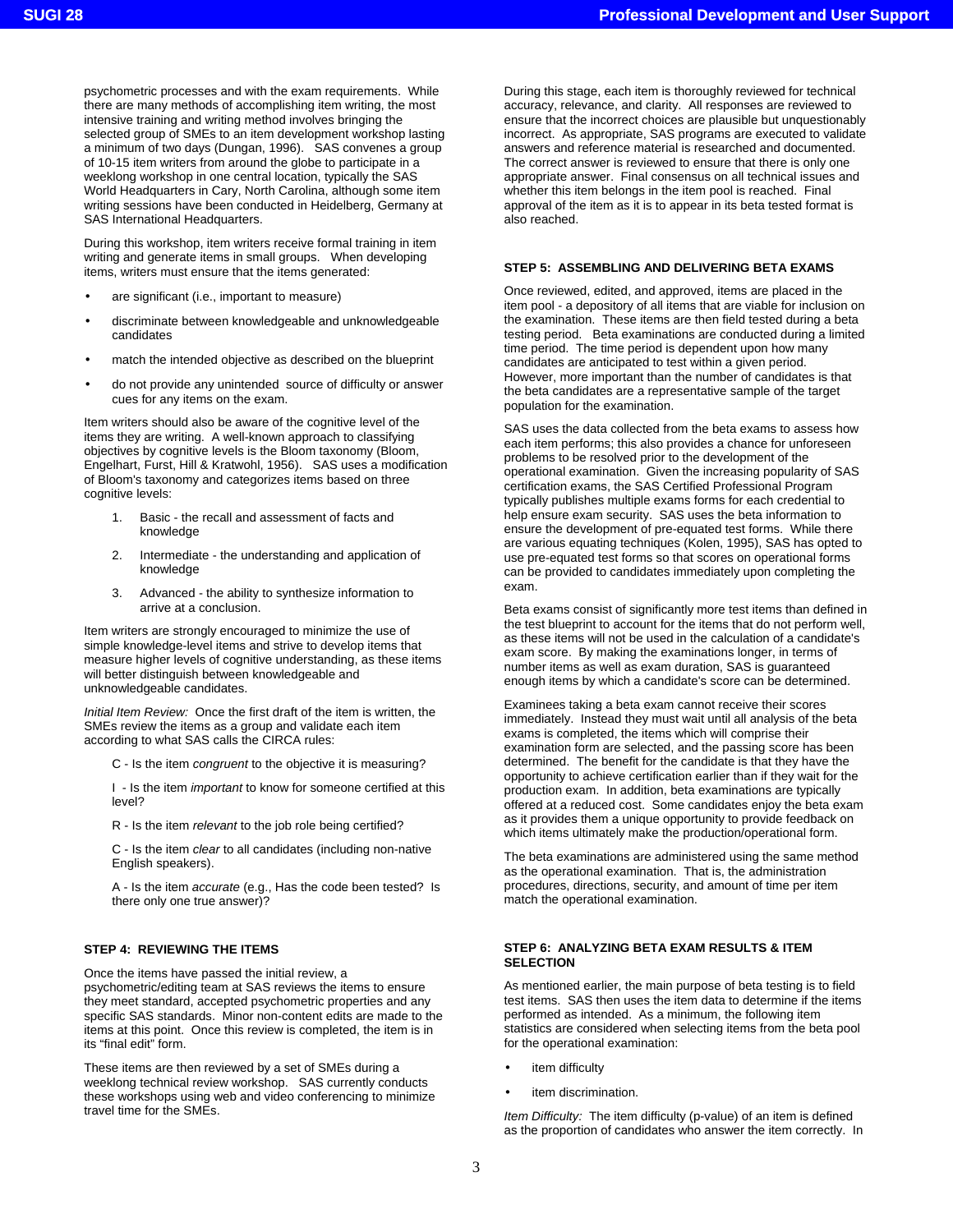general, the correct response option for an item should be chosen more frequently than the incorrect options. Difficult items will have a lower p-value. For standard one answer, four option multiple-choice items, p-values less than .30 (a value slightly higher than the chance for guessing it correct) should be flagged for review, as these items may be too difficult. Many times low pvalues are used to find items whose wording are not clear. Similarly, items having a p-value greater than .95 may be too easy. Since 95% of the candidates are answering this item correct, this item cannot provide distinguishing information between candidates who are knowledgeable on the content versus those who are not. SAS generally uses items with pvalues between .30 and .90.

*Item Discrimination*: Regardless of the difficulty level, an item must also be able to distinguish between low scoring candidates and high scoring candidates. If low scoring candidates are getting a particular item correct, while the high scoring candidates are missing the item, there may be a problem with the item. For example, perhaps the wording of the item results in higher scoring candidates misinterpreting the item and selecting the incorrect response option, while lower performing candidates answered the item correctly. This case is called negative discrimination. In some cases, low and high scoring candidates may perform the same on the item. This situation is called no or zero discrimination. The goal is to have positive discrimination. With positive discrimination, higher performing candidates answer the item correctly while lower performing candidates miss the item. As a result, this item has predictive ability of total exam performance. Item discrimination can be thought of as the correlation of scores on the item with examinees' total scores. This correlation is known as the point-biserial and is referred to as the discrimination index. If the discrimination index is less than .25, then the item is flagged for review.

The numeric values provided above for item difficulty and discrimination are only guidelines. The criteria may vary depending on the purpose of the testing program. In addition, there will be cases where items will be flagged, but they will still be retained. As an example, consider an item with a p-value of .94. Since the majority of candidates are getting the item correct, there is not much room for discrimination so the point-biserial may be lower than .25. Each flagged item may have a unique situation. As a result, while SAS makes statistical recommendations on the item, it is ultimately a group of SMEs who decide whether or not to keep an item on the operational form.

In addition, an item with excellent statistics may still not be a good item. For example, an item may have a p-value of .60 and a discrimination index of .80. Statistically, it appears that this item is performing well. However, upon further review, one might discover that candidates were only selecting options A and B, and that none or very few candidates chose options C and D. In this case, the single answer, four choice multiple choice item has in a sense become a true-false item with a 50% chance of getting the item correct. In this case, SAS may select to flag the item for further revision and allow the SMEs to make the final decision.

*Storing/Maintaining Acceptable Items:* Throughout the process, SAS maintains a record of the items written and beta tested. All items not accepted should be flagged so that they are not used in any exam forms. As part of the item pool, SAS maintains for each item the following information:

- Unique item identifier
- Objective number from test blueprint
- Beta information (e.g. form, date of administration)
- Number of candidates who attempted the item
- Number of candidates selected each option
- Number of candidates who omitted the item
- Discrimination index
- p-value
- Average time to answer the item
- Author of item
- Reference for answer verification
- Cognitive level (based on chosen taxonomy)
- "Enemy" items (i.e. items that give the answer to each other away.)
- Graphic link, if graphic is part of item
- Comments or special notes.

### **STEP 7: CONSTRUCTING EQUIVALENT EXAM FORMS**

While designing the exam to meet the specifications of the test blueprint, SAS strives to maximize the reliability of the examination. This characteristic assures that the same results could be replicated if the same candidates were tested again under similar circumstances. SAS uses the KR (Kuder-Richardson) 20 coefficient, the most commonly used index to measure reliability of certification examinations. The KR20 coefficient value ranges from 0 to 1. The goal is to obtain the highest reliability estimate possible.

The value of the KR20 coefficient is directly related to the number of items on the exam. The more items on the exam, the higher the reliability of the examination. For exams with 150 or more items, reliability indices may be in the high .80s or low .90s. However, shorter exams with 50-100 items should have minimum coefficient values in the low .80s or high .70s. (Dungan, 1996)

For many reasons (e.g. test security, repeat test takers), it is desirable to have multiple forms of an exam. If multiple examinations are constructed, it is critical that the examinations are operationally equivalent from a content and statistical perspective, as well as being reliable measures. As a result, SAS strives to create multiple exam forms for each of their exams.

The first step in establishing equivalence is to ensure that the examinations align with the test blueprint. This level of equivalence provides content validity to the examination and ensures equivalence at the content level. No matter which form a candidate receives, the candidate will have the same number of items on a particular topic as a candidate receiving a different form.

The second step is to ensure statistical equivalence. Candidates should not be penalized for taking harder versions of an examination, nor rewarded for taking an easier version. SAS controls for statistical equivalence when constructing the exam by careful selection of the items. By using the beta test results and input from the SMEs, items are selected so that pre-equated tests forms are generated. In developing pre-equated forms, the items selected should yield, at a minimum, equivalent average p-values. It is also desirable to have equivalent point biserials, time required to complete the items, mean scores, standard deviations, reliability, skewness, kurtosis, and standard error of measurement for all forms.

#### **STEP 8: ESTABLISHING THE PASSING SCORE**

After the examinations are constructed, the passing score for the exam must be determined. In accordance with testing guidelines, SAS establishes the pass/fail standards in a manner that is generally accepted as being fair and reasonable, rather than arbitrarily set.

There are two broad categories of standard stetting: normative and absolute. Normative standards make pass/fail decisions based on how a candidate performs relative to the other candidates. The percentage of candidates that will pass is determined prior to the test administration. Candidates pass based on where their score is in comparison to the other candidates. An example of normative standards is an examination used for scholarship purposes. The sponsoring agency may know they can only provide scholarships to the top 10% of applicants.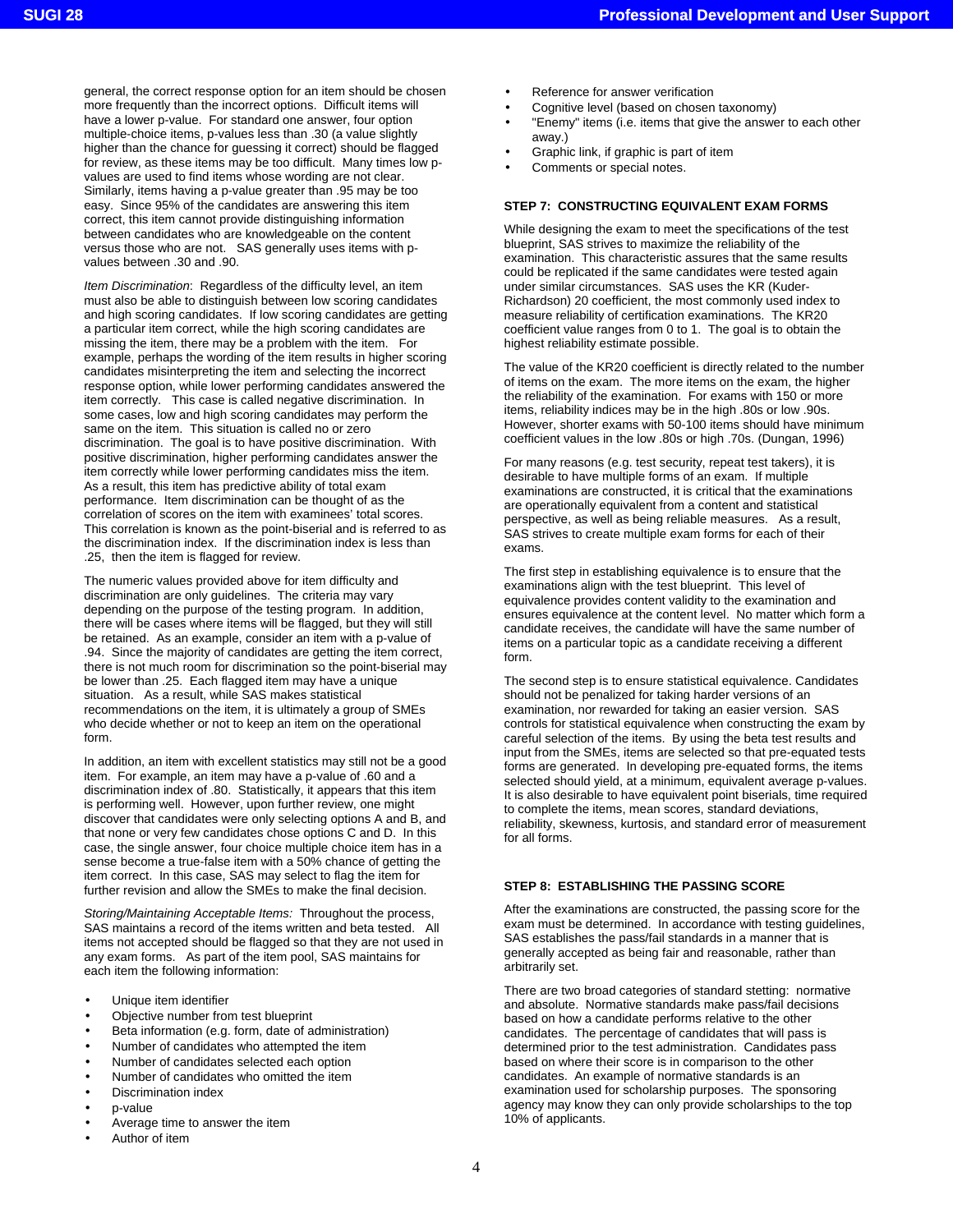Absolute standards, also called criterion-referenced standards, establish a specific level of performance which must be attained. Pass/fail decisions are made based on whether this level is met, regardless of the number of candidates passing. Certification examinations typically use absolute standards, as their purpose is to ensure that a specified level of competency has been met.

SAS uses the criterion-referenced Angoff (1971) method for the determination of the passing point. This method is the most commonly used and widely accepted method for establishing the passing score on certification examinations. (Sireci & Biskin, 1992).

*The Angoff Method:* The first step in the Angoff method is establishing the committee of SMEs, called judges. As with the earlier steps in the test development process, the group established should be representative of the profession and familiar with the level of knowledge for which the certification is intended. It is critical to include individuals at the level for which you are certifying in the standard setting process. For example, if the certification is intended for entry into the profession, then entry-level professionals should serve on the committee. These 'non-experts' can provide useful discussion material into the characteristics that certified professionals should possess. The size of the standard setting group is not as important as the composition of the members. However, general practice recommends no less than five judges should be used.

The judges must first agree upon the definition of the minimally qualified candidate. The judges are then asked to think of a group of minimally qualified candidates and, for each item, independently determine "what is the probability that a minimally qualified candidate *will* get this question correct?" For each item, the judges determine the average Angoff rating. The average of the averages across all items is the Angoff passing score. The Angoff rating for each item should be recorded in the item bank.

If only 5 judges are used, all ratings should be used. As the number of judges increases, the highest and lowest ratings can be deleted if these ratings are outlier values (i.e., 20 points or more away from their closest neighboring rating).

The difficulty of the Angoff approach is in conceptualizing the definition of the 'minimally qualified' candidate. As a result, participants typically need to review the definition repeatedly during the process. Discussions among the judges, after their independent ratings, can be helpful to judges forming their final item ratings. In addition, review of the beta item statistics can also be helpful to the judges in conceptualizing the 'minimally qualified' candidate and providing a crosscheck of their ratings. Judges, however, must remember that the beta exam results reflect all candidates, not just the 'minimally qualified' candidates and must use these data with caution.

## **STEP 9: ADMINISTERING/SCORING OPERATIONAL EXAMS**

Once the passing point is established for the exams, the exam is ready for administration. SAS certification examinations are administered through Prometric, a Thompson Learning Company. SAS selected Prometric as they are a recognized leader in the field of exam administration, have standardized testing locations, and have over 2500 locations globally.

The importance of standardized testing administration is directly addressed in the *Standards for Educational and Psychological Testing* (American Educational Research Association, American Psychological Association, National Council on Measurement in Education, 1999). The testing environment should be reasonably comfortable and have minimal distractors. The test administrators must follow standardized procedures. The exams must be securely stored and the administration must be proctored to ensure the validity of the test scores.

With computerized testing, SAS is able to provide candidates with their exam performance immediately upon completing the

operational examination. In addition to the percentage of items the candidate answered correctly, SAS provides section scores for each domain area on the examination. In addition, computerized testing allows candidates with increased testing flexibility with exam sites available weekdays during normal business hours across the globe.

Another issue regarding exam administration is repeat testing. It can be expected that not all candidates who take a certification examination will pass. Some may not pass due to lack of knowledge or readiness. Others may not pass due to situational reasons such as temporary illness or high-test anxiety. While examinees deserve the chance to be retested, some guidelines should be established. Whenever an examinee takes an exam, they have 'practiced' taking the exam. The more 'practices' a candidate has, the better chance for an increased test score. This increase in test scores is called a practice effect. Since certification examinations are designed to ensure that those achieving the credential possess the appropriate level of knowledge, the validity of the candidate's score will be compromised if the practice effect is high. As a result, the SAS retake policy requires candidates to wait at least two months between testing, with a maximum of three testing opportunities within a twelve-month period.

## **STEP 10: PROVIDING ONGOING TEST MAINTENANCE**

At defined intervals throughout the testing cycle, SAS reviews the item level and test form statistics for the exams. The operational data is compared to the beta item statistics. In addition, periodic review of the statistics ensures that the answer keys are accurate and that the items are performing as intended. Similar patterns between the beta and operational examinations provide another measure of the exam's content validity. The final operational item statistics are also recorded in the item bank as part of the permanent item history.

In addition to individual item statistics, SAS also monitors the full exam statistics. Collection of these data allows SAS to monitor the consistency of test form statistics, candidate characteristics, and the passing rate over time. For example, suppose the passing rate increases from 60% to 90% during one quarter. This unreasonably high jump should raise a flag. Perhaps a new training course was developed and is responsible for the increase in scores, or perhaps the security of the examinations has been compromised. As another example, suppose the passing rate decreases substantially, then SAS will want to ensure that there is not an error in the answer key or scoring program.

# **SECTION 2: THE SAS CERTIFED PROFESSIONAL PROGRAM**

#### **WHATS NEW WITH THE SAS CERTIFIED PROFESSIONAL PROGRAM?**

The SAS Certified Professional Program is pleased to introduce a new program structure at SUGI28. The new structure is the outcome of a Certification Global Summit that was attended by SAS executive management, including representatives from World Wide Marketing, Professional Services, Education, Research and Development, and Technical Support from SAS Americas and SAS International.

The outcome of the Global Summit recommended program changes that include the introduction of new version-less exams/exam tracks and the creation of job-role based exams.

SAS Certification exam tracks have been developed where one or more exam must be successfully completed to earn a specific credential. The number of exams varies by track and will be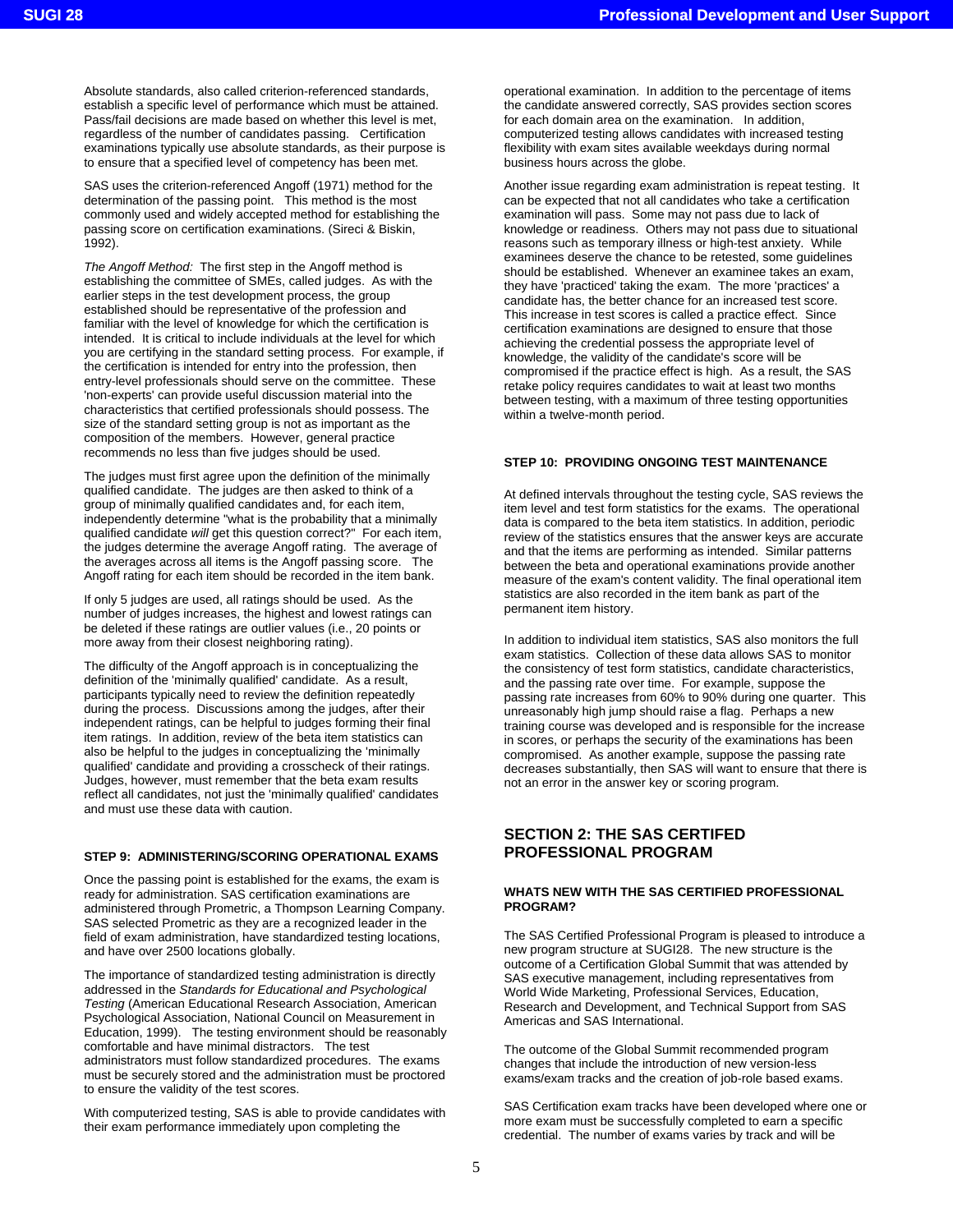discussed later in this document.

The new version-less exams are not tied to a specific release of the SAS System. As such, SAS Certification candidates will not automatically need to sit for a new exam each time there is a new release of the SAS System. Each SAS Certification exam will be evaluated with each new release of SAS to determine if significant feature/functionality enhancements have been introduced and if changes in the SAS System require a new SAS Certification exam to be introduced.

Job-role based exams are intended to not only measure familiarity with SAS technologies, but also the application of SAS technologies to solving job role requirements. The value of certifying individuals at the job role level was supported by research recently published by Certification Magazine (Moore, 2002).

To ensure currency of SAS System skills, SAS Certified Professionals are required to be re-certified every three years.

Below is a description of the new credentials offered as part of the SAS Certified Professional Program.

### **NEW SAS CERTIFIED PROFESSIONAL CREDENTIALS AVAILABLE**

New SAS certification credentials have been introduced to measure SAS competency across a number of functional areas, including:

#### SAS Certified Base Programmer

This credential is designed to assess knowledge of SAS programming essentials, including importing and exporting raw data files, manipulating and transforming data, combining SAS data sets, creating basic detail and summary reports using SAS procedures, and identifying and correcting data, syntax and programming logic errors. Successful candidates for the SAS Certified Base Programmer certification should have at least one year of current SAS programming experience.

Exams Required: SAS Base Programming Exam

### SAS Certified Advanced Programmer

This credential is designed to measure advanced SAS programming and data management fundamentals, including efficient SAS programming techniques. Successful candidates for the SAS Certified Advanced Programmer Certification should have a minimum of three years of experience in programming and data management using SAS. Candidates for this credential should be able to write efficient SAS code to solve complex problems in accordance with system specifications, while minimizing use of computing resources. Candidates should also be knowledgeable in using advanced DATA step programming statements and efficiency techniques to solve complex problems, writing and interpreting SAS SQL code, and creating and using SAS MACRO variables.

Exams Required: SAS Base Programming Exam\* SAS Advanced Programming Exam

*\*Please note that the SAS V8 Core Concepts credential will satisfy the SAS Base Programming Exam pre-requisite for this credential.* 

SAS Certified webAF Developer: Server-side

This credential is intended to validate experience designing and developing advanced web-based information delivery applications using SAS software. Successful candidates for this certification should have at least three years of experience designing and

developing advanced web-based information delivery applications using SAS Software, including SAS webAF server-side technology. Successful candidates must understand objectoriented techniques and principles and be knowledgeable in the following SAS software components and procedures typically used to develop applications in SAS: Base SAS, the Output Delivery System, SAS Macro Language, SCL, SQL processing with SAS, DATA Step programming, SAS webAF, SAS Integration Technologies, DHTML, Java and the Java server-side environment, SAS/ACCESS technologies, SAS/CONNECT, SAS/SHARE, and SAS OLAP Server.

Required Exams: SAS Advanced Programming Exam SAS webAF Server-side Application Development Exam

# SAS Certified Application Developer: SAS/AF

This credential is intended to validate experience designing and developing advanced information delivery applications using SAS software. Successful candidates for this certification should have at least three years of experience designing and developing advanced information delivery applications using SAS Software, including SAS/AF technology. Successful candidates must understand object-oriented techniques and principles and be knowledgeable in the following SAS software components and procedures typically used to develop applications in SAS: Base SAS, the Output Delivery System, SAS Macro Language, SCL, SQL processing with SAS, DATA Step programming, SAS/AF, SAS/ACCESS technologies, SAS/CONNECT, SAS/SHARE, and SAS OLAP Server.

Exams Required: SAS Advanced Programming Exam SAS/AF Application Development Exam

## SAS Certified Warehouse Development Specialist

This credential is intended to test skills involved in the detailed design of data warehouse components in accordance with system specifications and constructing the components of the warehouse. The Warehouse Development Specialist can be thought of as the implementer of a SAS Data Warehouse. Candidates for this credential should be able to design detailed components of the data warehouse in accordance with system specifications and construct the components of the warehouse in compliance with the detailed design. Successful candidates will have a working knowledge in data management programming skills, data quality, extract, transform, and load (ETL), and testing procedures. Practical experience is likely to include work in data modeling, systems analysis, process design, data storage systems, and the software development life cycle. Successful candidates for the SAS Certified Warehouse Development Specialist certification should have a minimum of three years of experience in data warehouse development and design using SAS software.

SAS Certified Warehouse Development Specialists must have a detailed working knowledge of SAS® data warehousing technologies and their practical application in data warehousing projects, including the specific body of knowledge and understanding of the SAS Rapid Warehousing Methodology, practice and techniques.

Exams Required: SAS Advanced Programming Exam SAS Warehouse Technology Exam SAS Warehouse Development Specialist Concepts Exam.

# SAS Certified Warehouse Architect

This credential tests skills involved in designing, implementing, testing and deploying data warehouse solutions. Successful candidates for the SAS Certified Warehouse Architect certification should have detailed knowledge in the development of the information architecture and communicating the design to the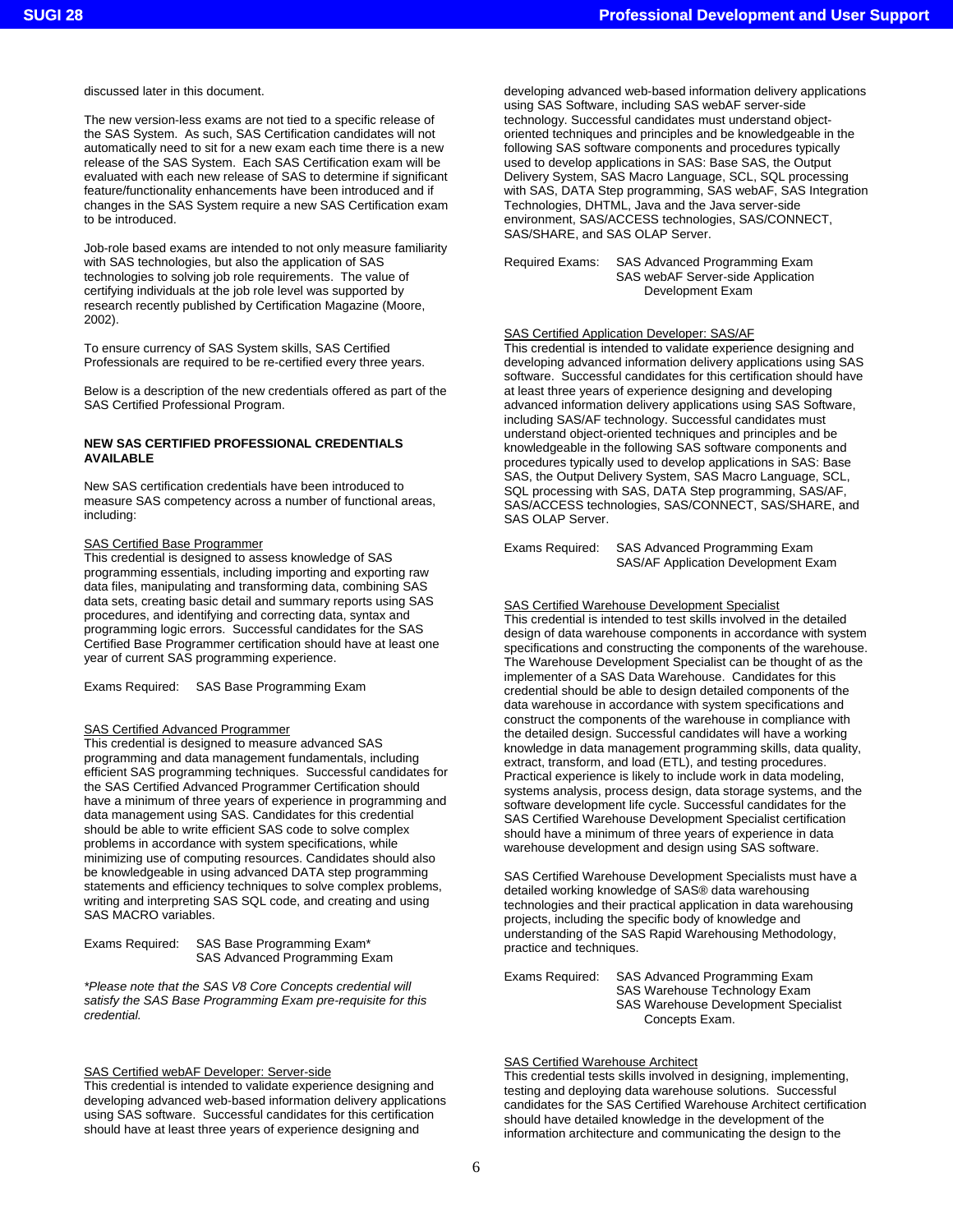customer, the construction team and all other designated parties. Successful candidates must exhibit knowledge of strategies for gathering requirements, designing, implementing, testing, and deploying data warehouse solutions. Examples include work in data modeling, systems analysis, process modeling, system architecture, data storage systems, system development life cycle, and extract, transform and load (ETL) procedures.

Exams Required: SAS Warehouse Technology Exam SAS Warehouse Architect Concepts Exam

Below is a summary table of the credentials with the required examinations:

## **Table 1: Certifications and Required Exams**

| <b>Certifications</b>                                    | <b>Examinations Required</b>                                                                                                  |
|----------------------------------------------------------|-------------------------------------------------------------------------------------------------------------------------------|
| <b>SAS Certified Base</b><br>Programmer                  | SAS Base Programming                                                                                                          |
| <b>SAS Certified Advanced</b><br>Programmer              | SAS Base Programming<br>SAS Advanced Programming                                                                              |
| <b>SAS Certified Warehouse</b><br>Development Specialist | SAS Advanced Programming<br><b>SAS Warehouse Technology</b><br><b>SAS Warehouse Development</b><br><b>Specialist Concepts</b> |
| <b>SAS Certified Warehouse</b><br>Architect              | SAS Warehouse Technology<br><b>SAS Warehouse Architect</b><br>Concepts                                                        |
| <b>SAS Certified</b><br>webAFDeveloper: Server<br>Side   | <b>SAS Advanced Programming</b><br>SAS webAF Server Side<br><b>Application Development</b>                                    |
| <b>SAS Certified Application</b><br>Developer: SAS/AF    | SAS Advanced Programming<br><b>SAS/AF Application Development</b>                                                             |

# **PREPARING FOR AND TAKING A SAS CERTIFICATION EXAM**

Exam format: All current SAS Certification exams are computerbased and consist of multiple-choice questions. The number of questions varies per examination but is in the range of 50-80 items per exam. Each operational exam must be completed in two hours. Candidates receive immediate performance feedback upon completion of a operational exam.

Test preparation: Each exam challenges candidates to apply specific knowledge they have acquired through SAS software training and practical work experience. Experience is a critical component of obtaining the knowledge necessary to become a SAS Certified Professional. To gauge exam readiness, candidates are encouraged to review the subject matter covered on each exam.

SAS also offers a broad curriculum of instructor-based courses and e-learning training guides to assist individuals in preparing for an exam. Candidates may also benefit from reviewing product documentation or other reference material before taking an exam.

Candidates are encouraged to visit www.sas.com/certification for a full listing of recommended test preparation materials and exam objectives for each exam.

Test registration: To ensure the security of the tests and the test results, SAS Certification exams are administered by Prometric, a Thomson Learning Company. Individuals may register for exams at more than 2,500 Authorized Prometric Testing Centers in more than 140 countries around the world. Within the United States and Canada, individuals may register by calling Prometric at (888) 895-5819. Online registration is also available at www.2test.com. Outside the United States and Canada, please visit the Prometric Test Center Locator at www.2test.com to find the Prometric Regional Service Center for a specific country.

Pricing: In the United States and Canada, the fee to sit for an operational exam is US \$150. Outside the U.S. and Canada, please contact the nearest Prometric Regional Service Center for specific pricing information. Certification exam prices are subject to change. For the latest pricing information, please visit the www.sas.com/certification.

\* Please note that pricing and test duration information may vary for beta exams.

## **SAS CERTIFICATION NEWSLETTER**

To stay current with SAS Certification news, please register for our newsletter by visiting www.sas.com/service/edu/certify/newsltr.html.

## **FOR MORE INFORMATION**

Individuals are encouraged to visit www.sas.com/certification to learn more about the SAS Certified Professional Program, including any of the above exams, tracks, or credentials.

# **CONCLUSION**

The SAS Certified Professional Program was developed to provide users with a universal, standardized measure of knowledge in a particular SAS job-role. Candidates seeking a particular credential deserve the opportunity to take an examination covering material that is appropriate for the performance required for the credential. The test development process that SAS follows ensures candidates of this right.

In addition to the care used to develop the examinations, the same care was given to determining the needs of SAS users and arriving at the credentials offered within the program. In 2003, six new credentials are being introduced. This listing was determined to be the appropriate set of credentials to offer. However, market demand will also be considered in assessing if new certifications should be added. In the meantime, SAS encourages users to visit the **www.sas.com/certification** and begin the steps to becoming a SAS Certified Professional.